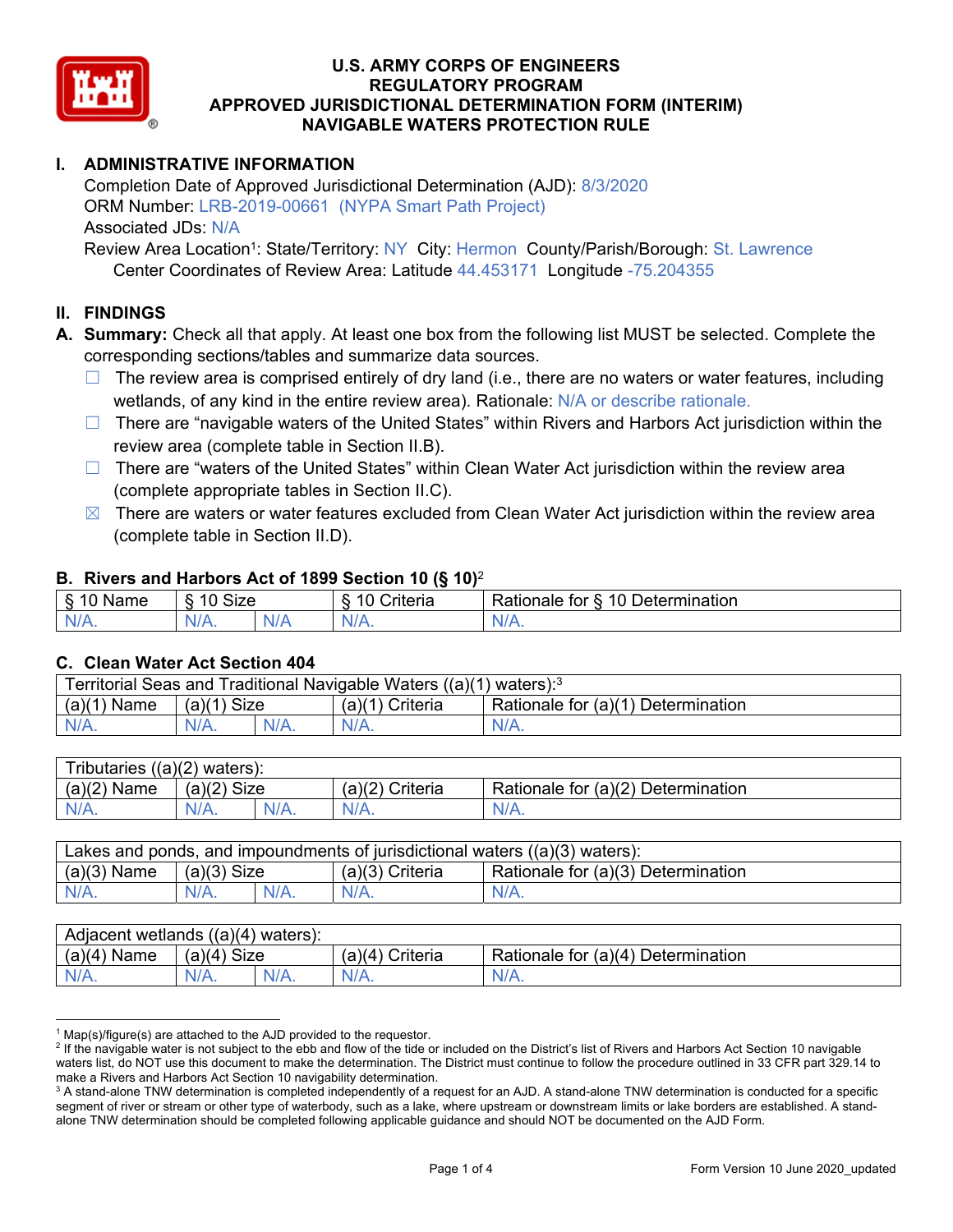

# **D. Excluded Waters or Features**

| Excluded waters $((b)(1) - (b)(12))$ : <sup>4</sup> |                       |                  |                                    |                                                                                                                                                                                                                                                                                                                                                                                                                                                                                                                                                                                                                                                                                                                                                                                                                                                                                                                                                                                                                                                                                                                                                                                                                                                                                           |  |  |  |  |
|-----------------------------------------------------|-----------------------|------------------|------------------------------------|-------------------------------------------------------------------------------------------------------------------------------------------------------------------------------------------------------------------------------------------------------------------------------------------------------------------------------------------------------------------------------------------------------------------------------------------------------------------------------------------------------------------------------------------------------------------------------------------------------------------------------------------------------------------------------------------------------------------------------------------------------------------------------------------------------------------------------------------------------------------------------------------------------------------------------------------------------------------------------------------------------------------------------------------------------------------------------------------------------------------------------------------------------------------------------------------------------------------------------------------------------------------------------------------|--|--|--|--|
| <b>Exclusion Name</b>                               | <b>Exclusion Size</b> |                  | Exclusion <sup>5</sup>             | Rationale for Exclusion Determination                                                                                                                                                                                                                                                                                                                                                                                                                                                                                                                                                                                                                                                                                                                                                                                                                                                                                                                                                                                                                                                                                                                                                                                                                                                     |  |  |  |  |
| <b>RMA-13</b>                                       | <b>PFO</b><br>0.5     | $\text{acre}(s)$ | $(b)(1)$ Non-<br>adjacent wetland. | Wetland RMA-13 is a 0.5-acre forested wetland<br>identified in an area with soils mapped having a<br>hydric soil rating of 2 and 3. The topographic<br>map indicates the area as relatively flat. An<br>overhead powerline within a maintained right-of-<br>way is to the west of the parcel. RMA-13 is not a<br>mapped feature on the NWI map; however, was<br>identified during the wetland delineation<br>procedure.<br>None of the aerial photos show the presence of<br>water along either side of the road. This holds<br>true for three normal years and one drier than<br>normal year, according to the APT data.<br>The roadside is a sloped extension of the<br>mowed "shoulder" that is fully vegetated and<br>does not show evidence of mowing or other<br>regular maintenance. Photographs and on-site<br>observations by the delineator suggest no<br>evidence that the wetland is inundated by the<br>nearest tributary that is approximately 1500 feet<br>east of the site. Further, the APT data can be<br>extrapolated to suggest that the tributary would<br>not inundate the wetland based on the distance<br>and topography related to RMA-13.<br>Based on the above evaluation, the conclusion is<br>that Wetland RMA-13 does not abut an $a(1)$ - $a(3)$<br>water. |  |  |  |  |
|                                                     |                       |                  |                                    |                                                                                                                                                                                                                                                                                                                                                                                                                                                                                                                                                                                                                                                                                                                                                                                                                                                                                                                                                                                                                                                                                                                                                                                                                                                                                           |  |  |  |  |

## **III. SUPPORTING INFORMATION**

- **A. Select/enter all resources** that were used to aid in this determination and attach data/maps to this document and/or references/citations in the administrative record, as appropriate.
	- $\boxtimes$  Information submitted by, or on behalf of, the applicant/consultant: Delineator EDR; Applicant: New

York Power Authority

This information is sufficient for purposes of this AJD. Rationale: N/A

 $\Box$  Data sheets prepared by the Corps: Title(s) and/or date(s).

<sup>4</sup> Some excluded waters, such as (b)(2) and (b)(4), may not be specifically identified on the AJD form unless a requestor specifically asks a Corps district to do so. Corps districts may, in case-by-case instances, choose to identify some or all of these waters within the review area.<br><sup>5</sup> Because of the broad nature of the (b)(1) exclusion and in an effort to collect data on s

exclusion, four sub-categories of (b)(1) exclusions were administratively created for the purposes of the AJD Form. These four sub-categories are not new exclusions, but are simply administrative distinctions and remain (b)(1) exclusions as defined by the NWPR.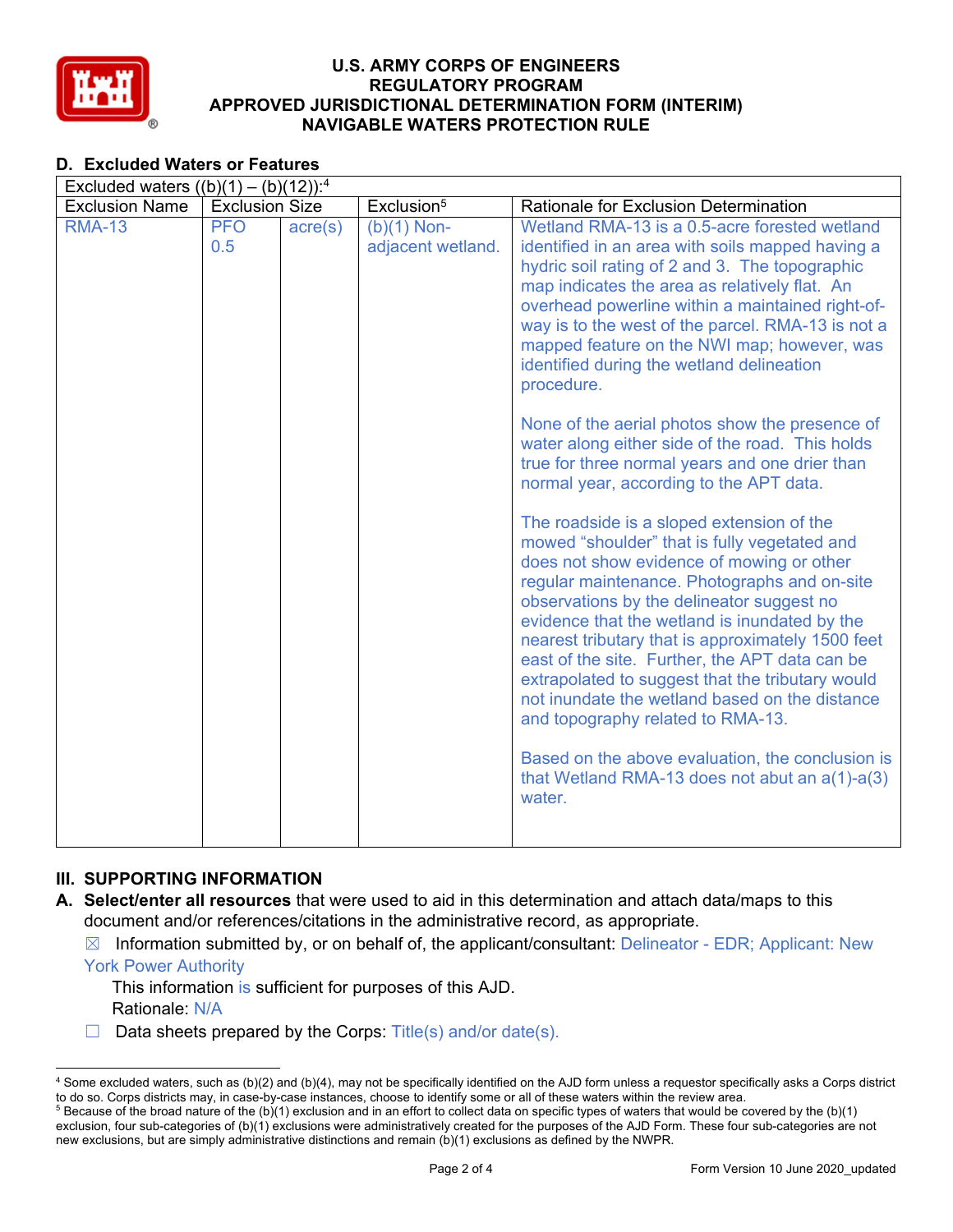

- ☒ Photographs: Aerial and Other: Google Earth Aerials for 1995, 2006, 2015. Other photos submitted with delineation dated October 2019.
- $\Box$  Corps site visit(s) conducted on: Date(s).
- $\Box$  Previous Jurisdictional Determinations (AJDs or PJDs): ORM Number(s) and date(s).
- ☒ Antecedent Precipitation Tool: *provide detailed discussion in Section III.B*.
- ☒ USDA NRCS Soil Survey: Web Soil Survey accessed on July 16, 2020
- ☒ USFWS NWI maps: Canton, New York Quad; General Date given on the source details is 1980's
- $\boxtimes$  USGS topographic maps: Canton, New York Quad accessed in the ORM database July 16, 2020

| Data Source (select)              | Name and/or date and other relevant information |
|-----------------------------------|-------------------------------------------------|
| <b>USGS Sources</b>               | $N/A$ .                                         |
| <b>USDA Sources</b>               | $N/A$ .                                         |
| <b>NOAA Sources</b>               | N/A                                             |
| <b>USACE Sources</b>              | ORM database                                    |
| <b>State/Local/Tribal Sources</b> | $N/A$ .                                         |
| <b>Other Sources</b>              | $N/A$ .                                         |

### **Other data sources used to aid in this determination:**

**B. Typical year assessment(s):** The APT pulls precipitation data from NOAA's Daily Global Historical Climatology Network. The APT evaluates normal precipitation conditions based on the three 30‐day periods preceding the observation date. For each period, a weighted condition value is assigned by determining whether the 30‐day precipitation total falls within, above, or below the 70th and 30th percentiles for totals from the same date range over the preceding 30 years. The APT then makes a determination of "normal," "wetter than normal," or "drier than normal" based on the condition value sum. The APT also displays results generated via the Palmer Drought Severity Index and the University of Delaware WebWIMP.

The attached table summarizes the APT results for each Google Earth aerial photograph reviewed for the years 1995, 2006, 2015, 2019. None of the photographs depicted any evidence of either standing or flowing water along the roadside. The APT referenced 32 individual weather stations with the results that normal conditions prevailed for 1995, 2006, and 2019; with drier than normal conditions indicated for 2015. The typical year assessment needed for this Approved Jurisdictional Determination is to assess whether the nearest tributary that is approximately 1500 feet southeast along Degrasse Depegder Road would inundate the RM‐13 wetland in a typical year. The tributary is clearly depicted on several maps; the USFWS NWI map dated generally in the 1980's, USGS Web Soil Survey on July 16, 2020 and on the ORM database. These resources, as well as on‐site observations by the delineator, suggest that there is no indication of RM‐13 by the nearest tributary. Further, the APT datum can be extrapolated to support the finding that the downstream tributary does not provide inundation to the wetland.

| Latitude  | Longitude                  | Date | <b>PDSI</b> | <b>PDSI Class</b><br>Value  | Season     | <b>ARC Score</b> | <b>Antecedent Precip</b><br>Condition |
|-----------|----------------------------|------|-------------|-----------------------------|------------|------------------|---------------------------------------|
| 44.453171 | -75.204355 10/30/2019 1.54 |      |             | Mild wetness                | Wet Season | 12               | <b>Normal Conditions</b>              |
| 44.453171 | -75.204355 5/5/2015        |      | $-2.56$     | Moderate drought Wet Season |            | 6                | Drier than Normal                     |
| 44.453171 | -75.204355 5/6/1995        |      | $-2.04$     | Moderate drought Wet Season |            | 10               | <b>Normal Conditions</b>              |
| 44.453171 | -75.204355 11/24/2006 2.06 |      |             | Moderate wetness Wet Season |            | 14               | <b>Normal Conditions</b>              |